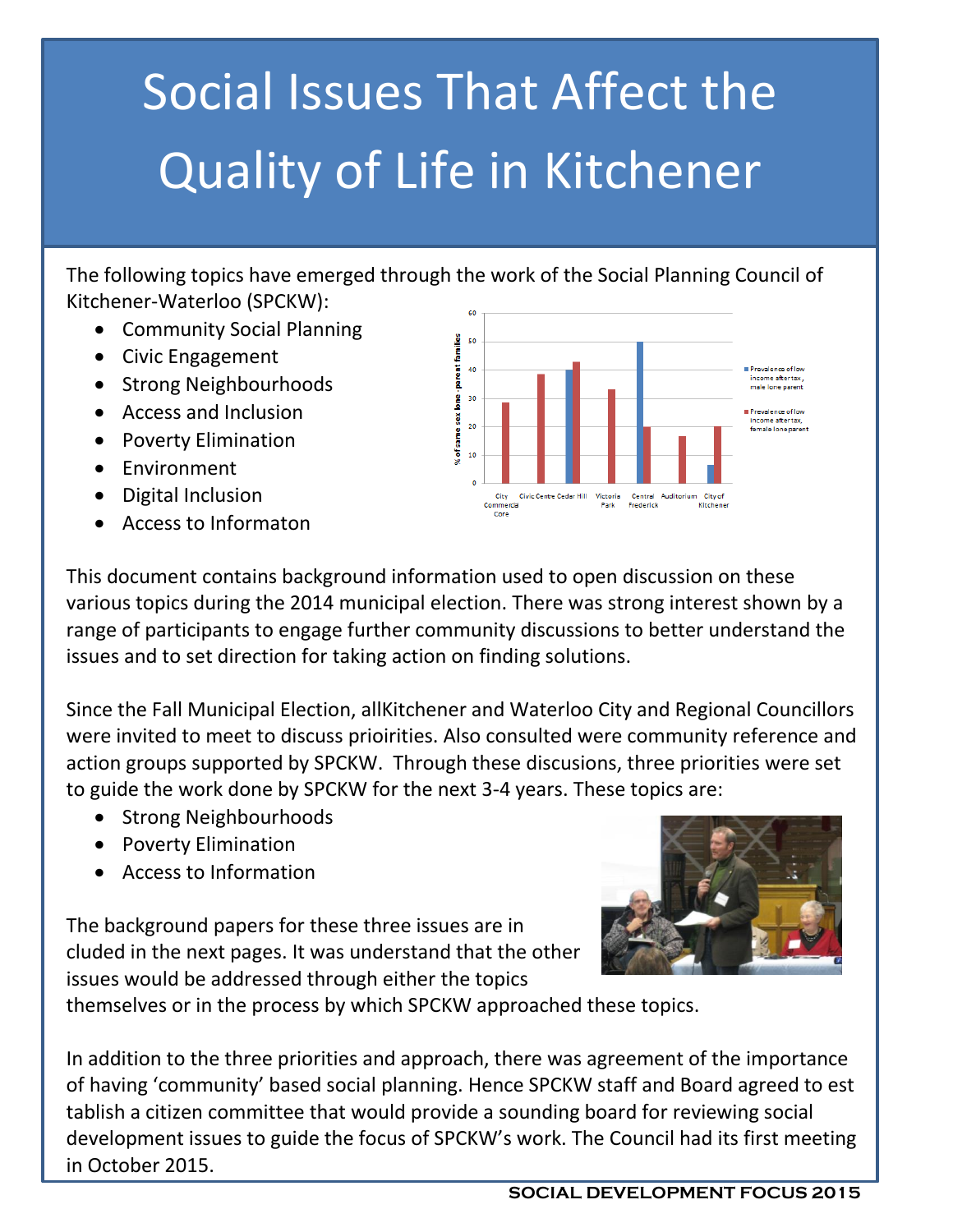## **Strong Neighbourhoods**

Neighbourhood life has changed. There is greater cultural and ethnic diversity. Our lives are less dependent on physical space. Work, education and entertainment opportunities are now spread across larger geographic areas. Communities of interest and convenience are taking over communities based on space and connections are made across the globe thanks to the Internet and technology. Having neighbourhod based supports for people in vulnerable life stages is as important as ever, just as belonging and inclusion are necessary for a meaningful civic engagement.

How a neighbourhood is planned and built defines where people live and what is available nearby. This has an impact on how people live. Both the physical built community infrastructure and the social environment, including programs and services, are important to people's health, sense of wellbeing and ability to connect. A strong neighbourhood is one in which people feel they belong despite their differences. Not only can this foster meaningful civic engagement but greater safety and readiness in times of crisis.

Kitchener is broadening its strategy to encourage people to make their neighbourhoods safer, friendlier and more appealing so they will want to live there and do things with each other.

### **We've still got a way to go …**

- More public spaces that are accessible & welcoming (e.g. location, cost).
- Improve pedestrian safety and walkability for all ages and abilities.
- Plan for the needs of an aging population so people can choose where they live.
- Build the physical infrastructure of the community so it is equitable across neighbourhoods.
- Intentionally support vulnerable neighbourhoods (e.g. socially diverse, low income or going through major physical infrastructure changes).
- Provide support for problem solving in neighbourhoods.
- Invest in social infrastructure to build relationships (i.e. trust and reciprocity) among those living and working in neighbourhoods to increase safety and disaster readiness.
- Integrate and decentralize services in neighbourhoods to improve people's access to supports, thus creating healthier, more resilient and sustainable places to live.

### **Things to talk about:**

- Why are neighbourhoods important?
- How do we more effectively support people to take initiative, or act collectively, on their concerns for their neighbourhood or on decisions that impact their neighbourhood?
- What role do public bodies, community organizations and community members have to ensure that neighbourhoods are healthy and resilient?



Social Planning Council **Community Information Centre**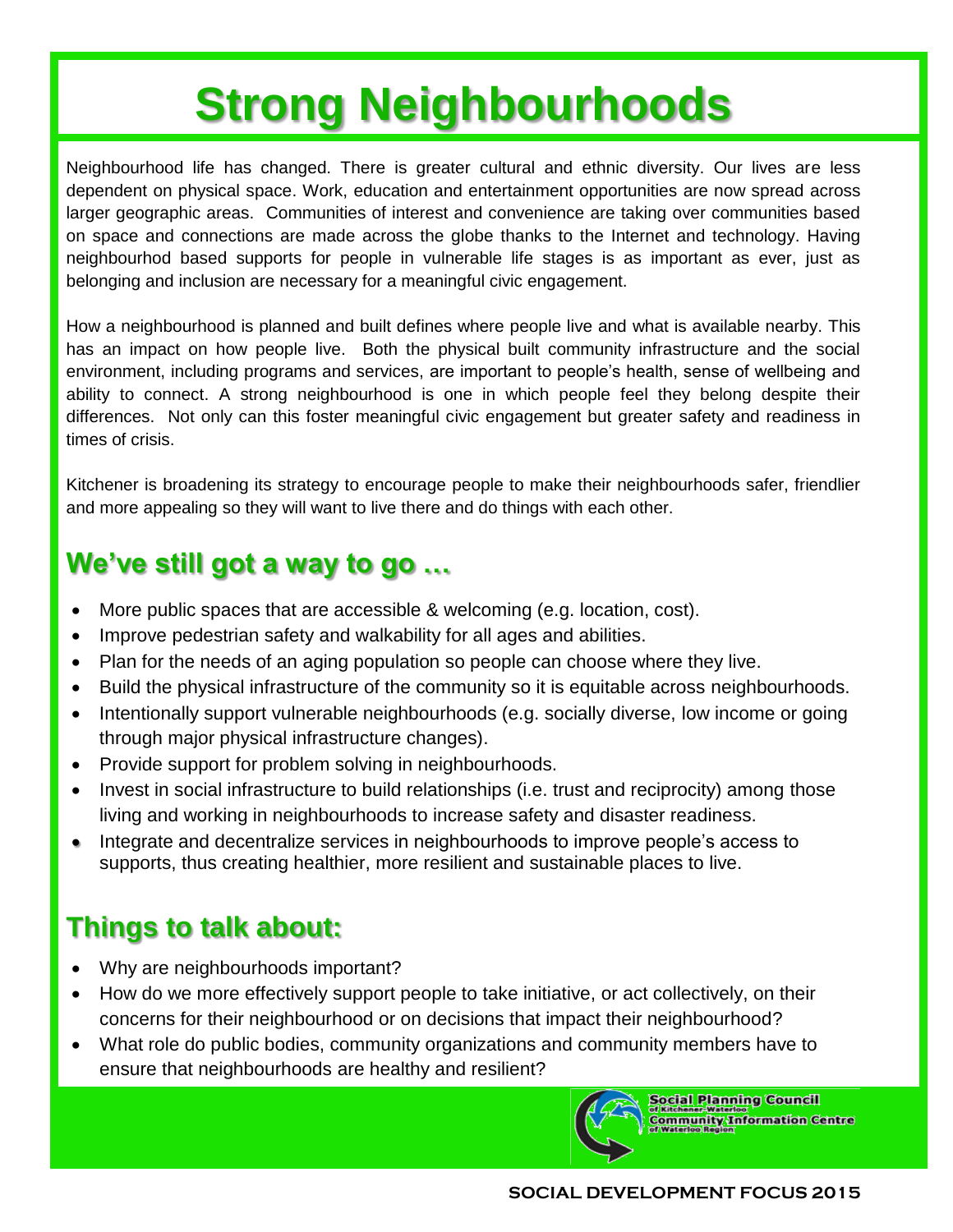**Poverty Elimination** itchener-Waterloo

It costs less to keep people healthy and housed than it costs to address social, health and economic impacts of poverty. The loss of well-paying jobs, inadequate social assistance rates and significant cuts to government funded support services mean more people must survive on limited resources.

It has been calculated that *Ontario Works* recipients in Waterloo Region need an additional \$200/month to cover their basic food and shelter costs.<sup>1</sup> Current social assistance rates, and the minimum wage, fail to ensure a decent quality of life that includes adequate shelter, food, clothing, transportation, communication, recreation & culture, and participation in the community.

Each local municipal government (the region, cities and townships) and school board has an immediate and crucial role to play in contributing to quality of life in the community and ensuring dignity and respect for those who live in poverty.

## **We've still got a way to go …**

- Endorse increases to social assistance and to minimum wage and adopt a living wage.
- Ensure there is an adequate community infrastructure for healthy and resilient living.
- Build & maintain affordable & supportive housing that includes outreach programs.
- Adopt policies that will improve availability of, and access to, healthy food in the region.
- Make sure people get help, when and how they need it, by improving collaboration between social services, non-profit community groups and peer support groups.
- Ensure ample free & low-cost recreation/cultural activities and programs are available.
- Open up or create more public spaces that are welcoming and accessible for everyone.
- Collaborate with experienced community partners to ensure inclusive public engagement for creating and implementing local strategies to eliminate poverty.

### **Things to talk about:**

**Poverty Free** 

- What role do municipal governments and school boards have in reducing the impact of poverty?
- How can everyone (local public bodies, community organizations and community members) work together to eliminate poverty?
- What can local elected officials do to advocate for a greater equality of income distribution?



*1 Regional Municipality of Waterloo, 2014* 

 $\overline{a}$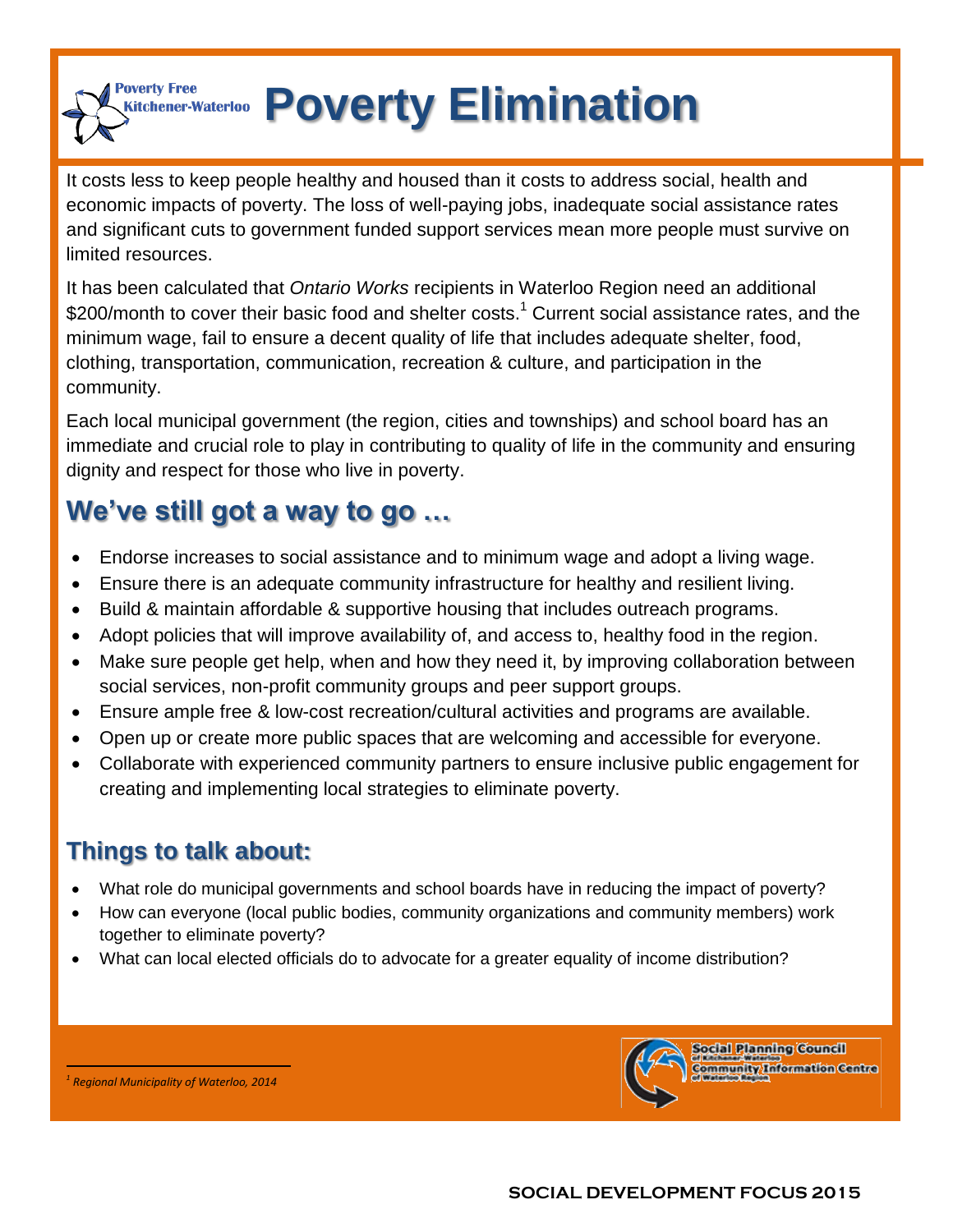## **Access to Information**

Community information centres have been in Canadian communities for more than 50 years and are important to help understand a community's the social support infrastructure. In Waterloo Region, the first community information program was established in 1972. Technology has changed and, the community service landscape is continually shifting, but the basic information service provided by the Community Information Centre of Waterloo Region is much the same in 2015 as it was in 1972.

In recent years there has been a dramatic increase in on-line information access with a proliferation of information coming from a range of sources, some reliable, some not. This situation contributes to information overload that can make it more challenging for people to find the help they need. Thus, there has also been a corresponding increase in the need for direct person to person mediated support to access appropriate, accurate and reliable information and for customized information products tailored to specific needs.

Information access issues were first identified by youth and seniors in 2004. These issues have since been validated for other demographic groups, including persons with disabilities and new immigrants:

- Systems are often difficult to use.
- Information formats are not efficient.
- There is a need for multiple formats and points of access.
- 'Human connectors' are not approachable or knowledgeable.

To be accessible, information must be: timely and available when people need it; current and up-to-date; easy to use; practical and concrete; clear with no jargon; relevant; and complete for people's needs.

### **We've still got a way to go …**

- Create policies that recognize community information as a public good and a human right.
- Collaborate with the Community Information Centre WR to minimize duplication and to make better use of information that is already being maintained.
- Provide funding to support projects to design systems and information formats for the natural ways people seek and use information.
- Provide support to ensure that training is available to help people use information systems well.

#### **Things to talk about:**

- What information do people need to help them in everyday life and in times of need or crisis?
- How can we be sure that trusted, reliable and useful information is available to everyone who needs it, when they need it and in ways that are accessible and meaningful?
- What role do public bodies (governments, institutions) have in ensuring information needs are met and what are the limits to their role?